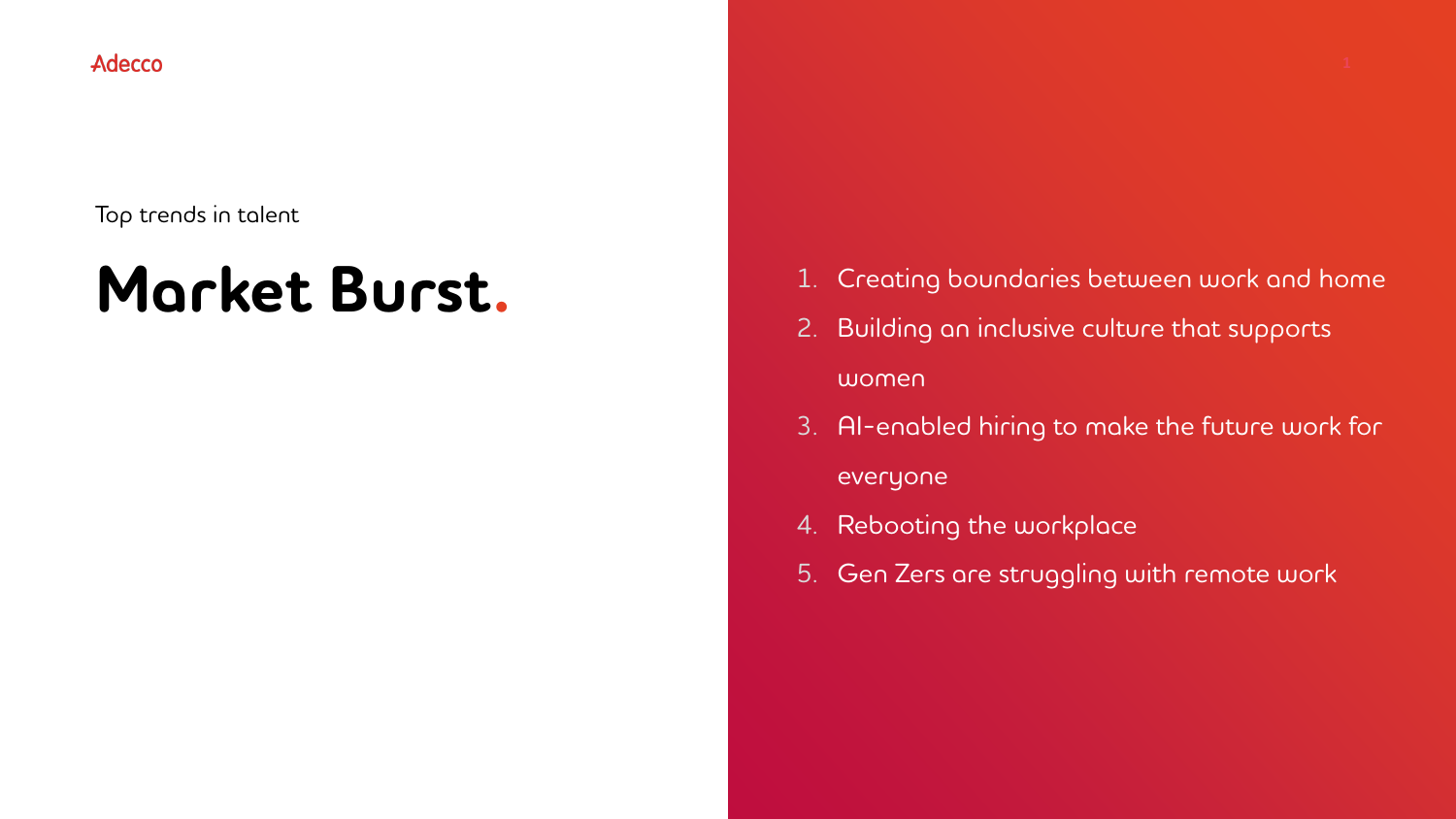

## Creating boundaries between work and home

The [World Health Organization](https://www.who.int/news/item/17-05-2021-long-working-hours-increasing-deaths-from-heart-disease-and-stroke-who-ilo) recently announced that working long hours has proven to be detrimental to health and wellbeing for nearly one million people a year. Covid-19 has significantly worsened these effects as more people worked remotely with less structured schedules and blurred lines between home and work-life.

Leading tech firms have added new features to their work from home tools to combat burnout and isolation. Google updated its Workspace tools to restrict working hours and create recurring "away" notifications to lessen digital interruptions. Adobe implemented AI to help reorganize their employees' schedules based on priorities and lastminute changes to personal commitments. Organisations will need to continuously evaluate mental and physical stressors impacting to their workforce to ensure employee wellbeing is a cared-for priority.

The Covid-19 pandemic has significantly changed the way many people work. Teleworking has become the norm in many industries, often blurring the boundaries between home and work. - Dr Tedros Adhanom Ghebreyesus, WHO Director-General " "

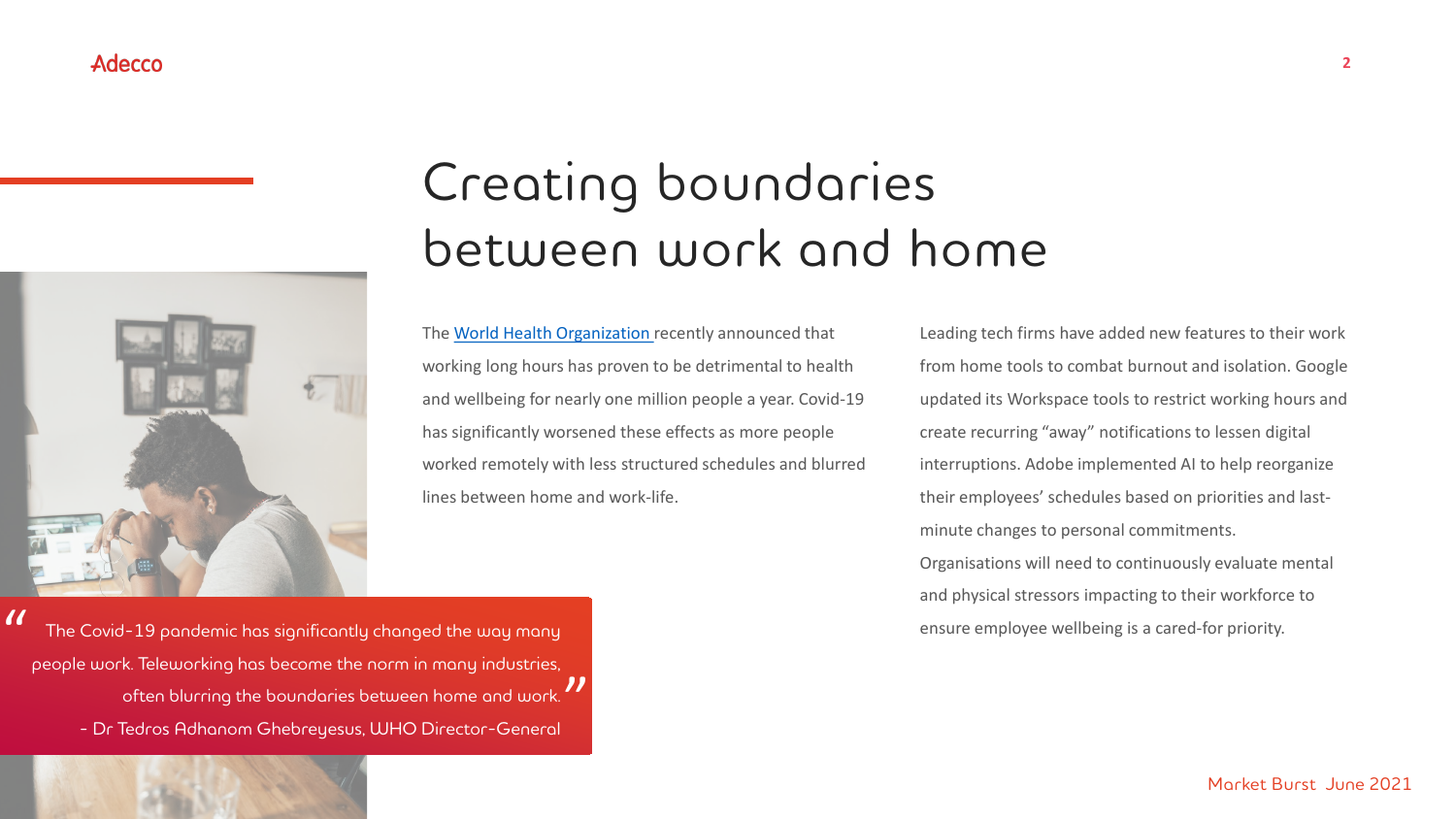## Building an inclusive culture that supports women

A recent survey by [PwC](https://www.pwc.com/gx/en/news-room/press-releases/2021/women-in-work-index-2021.html) showed that only 29% of female workers had positive feelings regarding job security after the pandemic. By comparison, 45% of men reported feeling optimistic about their future job prospects.

As an advocate for women's workplace equality, Reshma Ramachandran, has been recognised as the 2021 [EMpower Ethnic Minority Role Model.](https://www.adeccogroup.com/future-of-work/latest-insights/how-to-avoid-gender-bias-why-mentoring-is-important-lessons-from-ethnic-minority-female-leader/) Reshma believes that female and diverse mentors and role models can help underserved populations of talent find their voice and grow in their careers. By encouraging open conversations about gender, bias and work-life balance, people can collaborate to achieve resolution and a better understanding of the challenges others face. Inclusive cultures that support women in their careers will drive change and foster positive transformation in organisations while also attracting new and diverse talent.



Building a more diverse and inclusive workforce comes down to " one sentence: if you want more diversity, be more inclusive. ¶<br>— Reshma Ramachandran, SVP of Transformation at The – Reshma Ramachandran, SVP of Transformation at The Adecco Group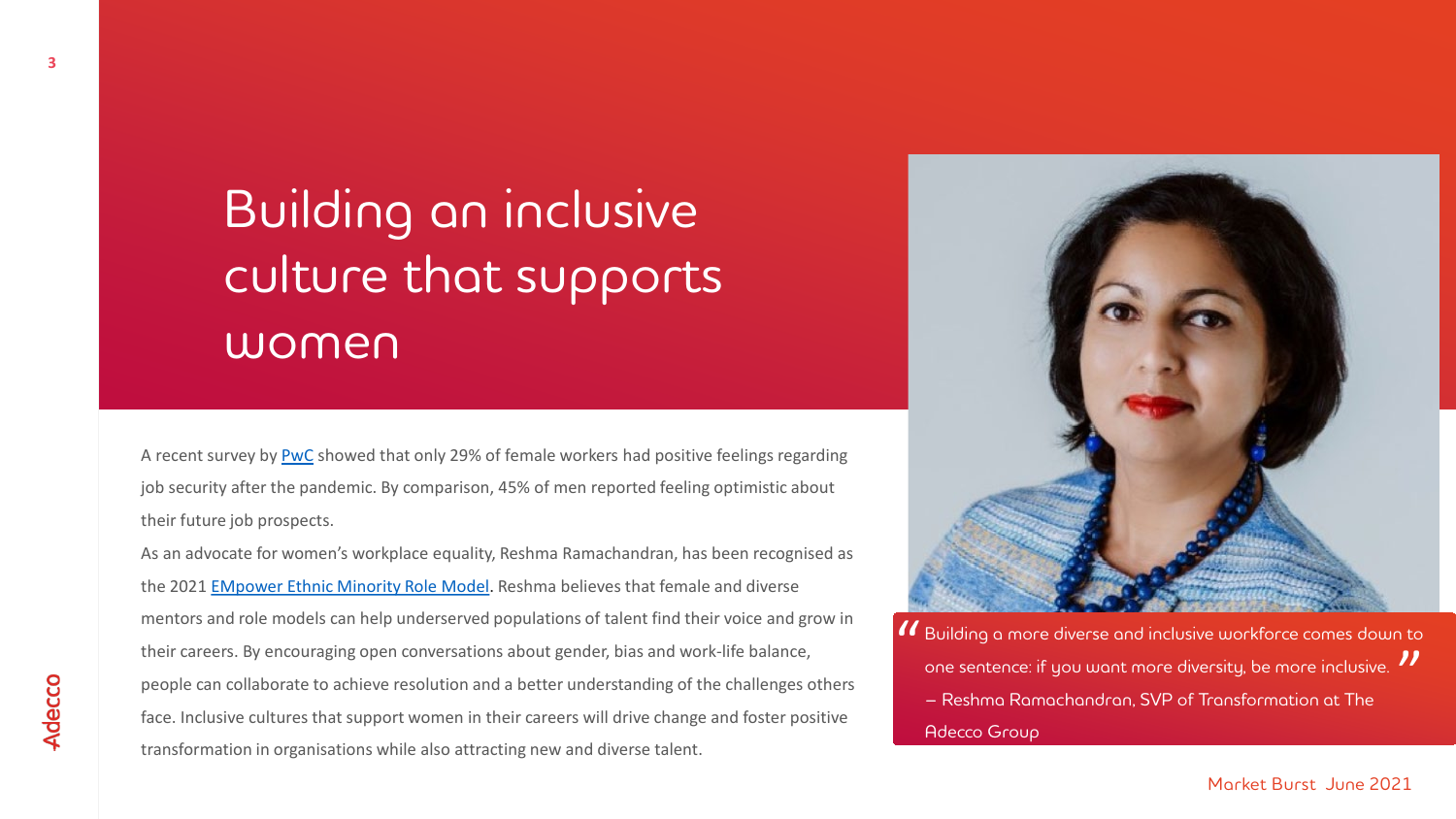### AI-enabled hiring to make the future work for everyone

Over the next few years, humans and machines will increase collaboration to [complete significantly more workplace tasks. Recent insight from the Adecco](https://www.adeccogroup.com/future-of-work/latest-insights/human-and-ai-collaboration-essential-for-the-future-of-work/)  Group examines how AI impacts the world of work, including the tangible benefits and potential challenges of incorporating this kind of technology. Enhanced traceability, reduced bias, and employee empowerment are just some of the positive outputs of AI and machine learning. At the same time, these technologies can also be impersonal, and can lead to more human isolation. When applied in a recruitment setting, AI can be used to interpret current and future talent supply and demand trends. AI tools can also optimize the experience for candidates in the hiring process and enable hiring managers to make faster hiring decision with technology enabled talent screening. As we make the future work for everyone, AI will enable smarter, faster hiring with both the candidate experience and hiring process operating at optimal performance.

#### Market Burst June 2021

AI removes manual and redundant tasks from human workloads and increases efficiency and accuracy. Striking a balance between humans and AI will be the key to unlocking peak potential in the future of work.

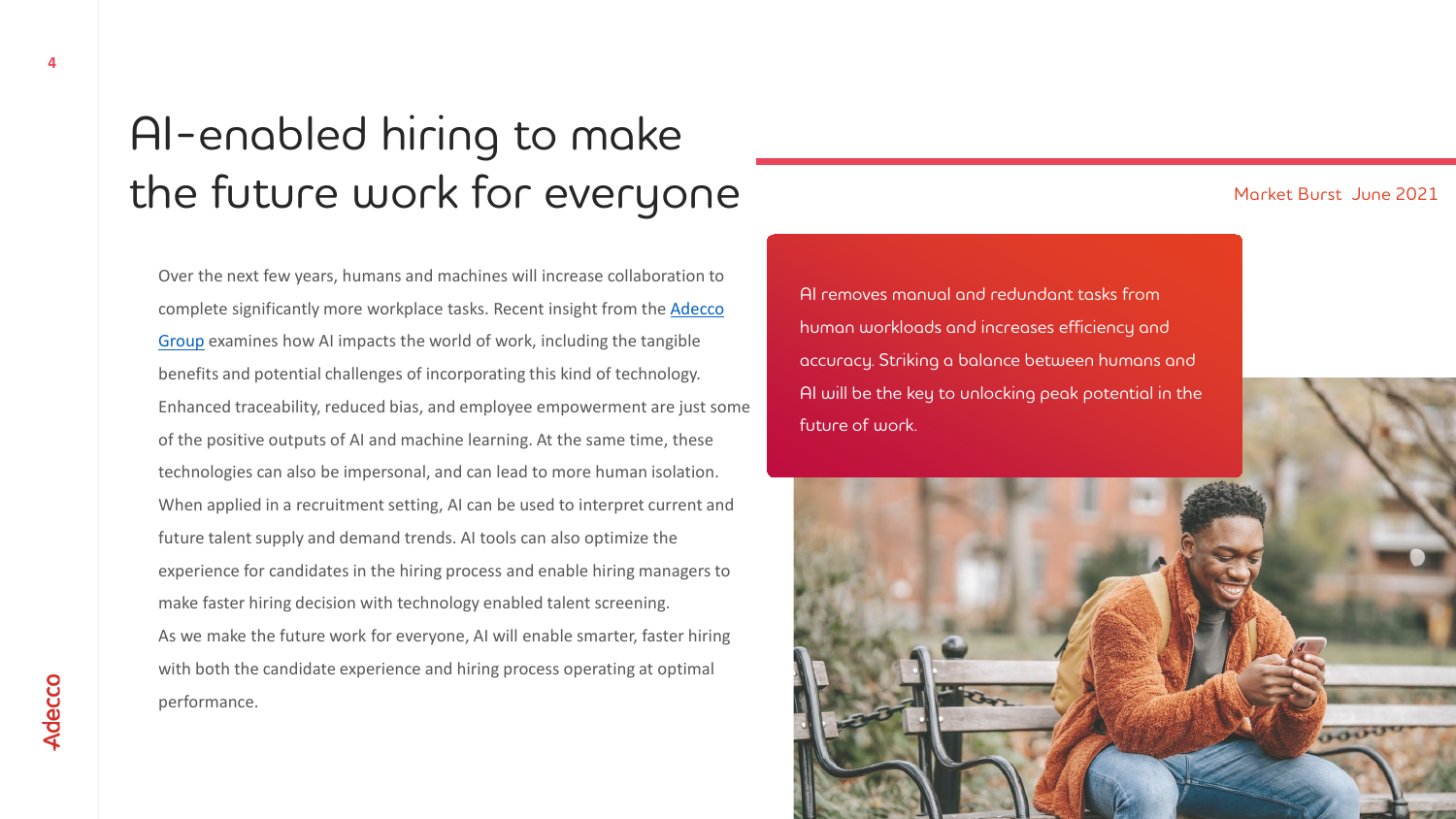## Rebooting the workplace

Many organisations are adapting their return to work plans as the world begins to return to a new version of normal. In many cases, return to work will be a combination of both remote and in-office environments.

A recent survey by [PwC](https://www.pwc.com/us/en/library/covid-19/pdf/reboot-getting-back-to-workplace.pdf) focuses on critical aspects leaders must consider for smooth and effective transitions. Managing the health and safety of returning workers is a top priority, including implementing new office layouts, mask requirements and sanitizing stations. Business leaders in the post-pandemic world need to develop strategies and action plans that put people first. These new workplace playbooks must clearly outline adjusted ways of working and address the needs of individuals working on-site, remotely or a blend of both.

49% of companies say they're planning to make remote work a permanent option for roles that allow it

> 40% of companies say they're planning to accelerate new ways of working and automation Market Burst June 2021